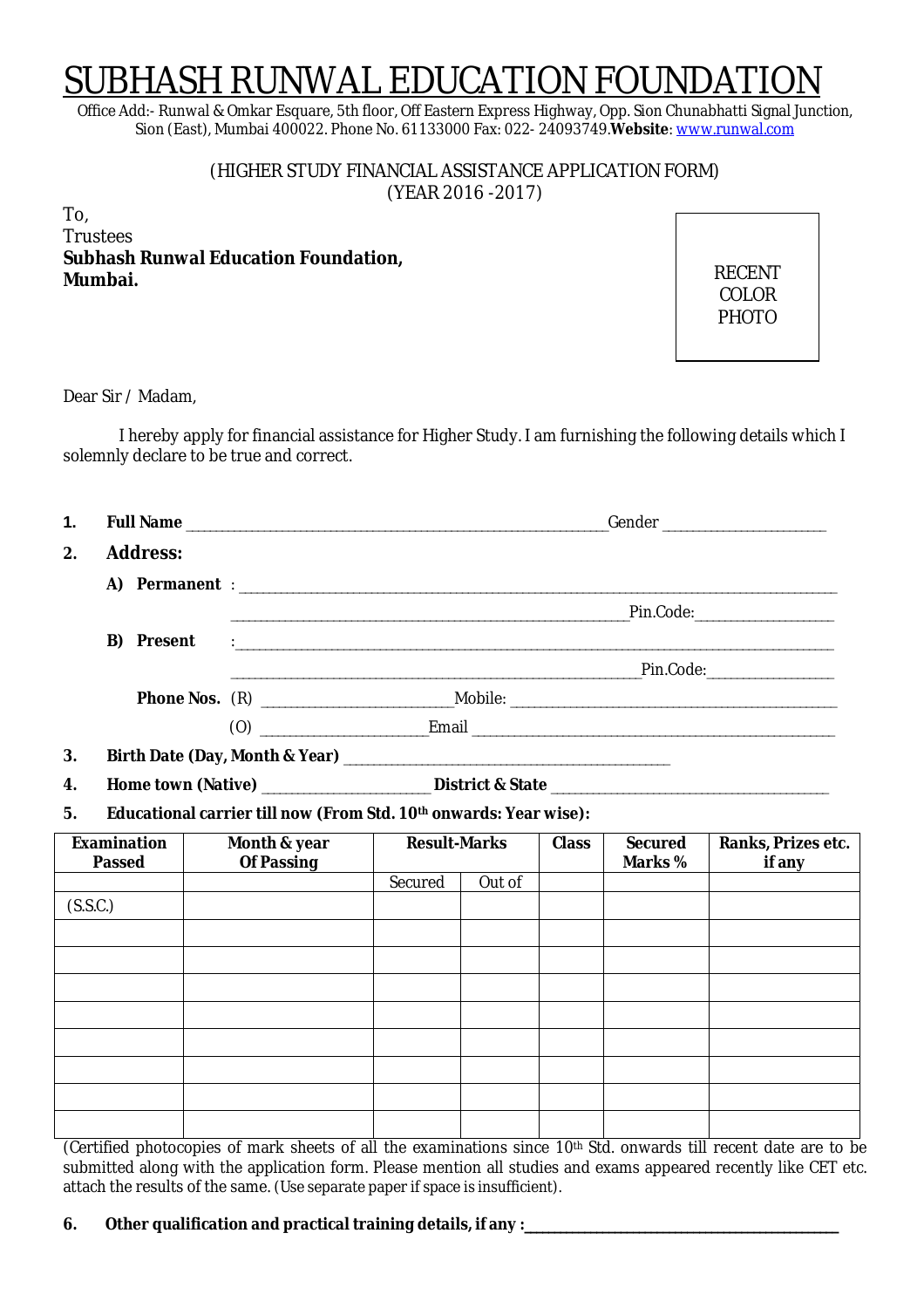**7. Name of the College/institution/University in which admission is secured with all relevant details** 

| (A) College |  |
|-------------|--|

- **(B) University :\_\_\_\_\_\_\_\_\_\_\_\_\_\_\_\_\_\_\_\_\_\_\_\_\_\_\_\_\_\_\_\_\_\_\_\_\_\_\_\_\_\_\_\_\_\_\_\_\_\_\_\_\_\_\_\_\_\_\_\_\_\_\_\_\_\_\_\_\_\_\_\_\_\_\_\_\_\_\_\_\_\_\_\_\_\_\_\_\_**
- **(C) Town/City: \_\_\_\_\_\_\_\_\_\_\_\_\_\_\_\_\_\_\_\_\_\_\_\_\_\_\_\_\_\_\_\_\_\_\_\_\_\_\_\_\_\_\_\_\_\_\_\_\_\_\_\_\_\_\_\_\_\_\_\_\_\_\_\_\_\_\_\_\_\_\_\_\_\_\_\_\_\_\_\_\_\_\_\_\_\_\_\_\_\_\_\_\_\_\_\_\_\_\_\_\_\_\_\_\_**
- **(D) State/ Country: \_\_\_\_\_\_\_\_\_\_\_\_\_\_\_\_\_\_\_\_\_\_\_\_\_\_\_\_\_\_\_\_\_\_\_\_\_\_\_\_\_\_\_\_\_\_\_\_\_\_\_\_\_\_\_\_\_\_\_\_\_\_\_\_\_\_\_\_\_\_\_\_\_\_\_\_\_\_\_\_\_\_\_\_\_\_\_\_\_\_\_\_\_\_\_\_\_\_\_\_**

**\*(Copy of the letter of ADMISSION & copy of (FOR FOREIGN STUDY: I-20 form-TOFEL-GRE-ILETS) Equivalent supporting evidence is enclosed herewith).**

- **8. Proposed course of study to be done: \_\_\_\_\_\_\_\_\_\_\_\_\_\_\_\_\_\_\_\_\_\_\_\_\_\_\_\_\_\_\_\_\_\_\_\_\_\_\_\_\_\_\_\_\_\_\_\_\_\_\_\_\_\_\_\_\_**
- **9. Duration of Full Course (Months/Years): \_\_\_\_\_\_\_\_\_\_\_\_\_\_\_\_\_\_\_\_\_\_\_\_\_\_\_\_\_\_\_\_\_\_\_\_\_\_\_\_\_\_\_\_\_\_\_\_\_\_\_\_\_**
- **10. Degree / Diploma / will be completed in the Month/Year: - \_\_\_\_\_\_\_\_\_\_\_\_\_\_\_\_\_\_\_\_\_\_\_\_\_\_\_\_\_\_\_\_**
- **11. Proposed date of Starting Study/ course: - \_\_\_\_\_\_\_\_\_\_\_\_\_\_\_\_\_\_\_\_\_\_\_\_\_\_\_\_\_\_\_\_\_\_\_\_\_\_\_\_\_\_\_\_\_\_\_\_\_\_\_\_**
	- **Or leaving India for foreign Study: - \_\_\_\_\_\_\_\_\_\_\_\_\_\_\_\_\_\_\_\_\_\_\_\_\_\_\_\_\_\_\_\_\_\_\_\_\_\_\_\_\_\_\_\_\_\_\_\_\_\_\_\_\_\_\_\_\_\_\_\_**
- **12. Name, Address & Residential Phone Nos & Mob.nos. of Two Persons who are in position to testify from their personal knowledge (Reference)**
	- **A) \_\_\_\_\_\_\_\_\_\_\_\_\_\_\_\_\_\_\_\_\_\_\_\_\_\_\_\_\_\_\_\_\_\_\_\_\_\_\_ B) \_\_\_\_\_\_\_\_\_\_\_\_\_\_\_\_\_\_\_\_\_\_\_\_\_\_\_\_\_\_\_\_\_\_\_\_\_\_\_\_\_\_ \_\_\_\_\_\_\_\_\_\_\_\_\_\_\_\_\_\_\_\_\_\_\_\_\_\_\_\_\_\_\_\_\_\_\_\_\_\_\_ \_\_\_\_\_\_\_\_\_\_\_\_\_\_\_\_\_\_\_\_\_\_\_\_\_\_\_\_\_\_\_\_\_\_\_\_\_\_\_\_\_\_**
		- **Mobile No.\_\_\_\_\_\_\_\_\_\_\_\_\_\_\_\_\_\_\_\_\_\_\_\_\_\_\_ Mobile No.\_\_\_\_\_\_\_\_\_\_\_\_\_\_\_\_\_\_\_\_\_\_\_\_\_\_\_\_\_**

- **13. Job experience of the Student, if any**
- **14. Present occupation and Annual Income of Student, If any**
- **15. Amount of financial assistance required with details as :( Yearly Study Expenses details)**
	- **(i) Basic yearly College Fees Rs. \_\_\_\_\_\_\_\_\_\_\_\_\_\_\_\_**
	- **(ii) Stay Expenses + Food Exps.Rs. \_\_\_\_\_\_\_\_\_\_\_\_\_\_**
	- **(iii)Other Expenses of \_\_\_\_\_\_\_\_ Rs. \_\_\_\_\_\_\_\_\_\_\_\_\_\_\_**

 **Total Study Expenses (i+ii+iii) Rs. \_\_\_\_\_\_\_\_\_\_\_\_\_\_\_\_**

**16. Details of Application made to Other Trusts/ Institutions/ Donors for Financial Assistance / Scholarship etc and details of amount promised / sanctioned / paid by them.**

| Name of Institutions/Donors                  | Amount<br>Asked for | Amount<br>Promised                            | - OR | Amount<br>Received | <b>Remarks</b> |
|----------------------------------------------|---------------------|-----------------------------------------------|------|--------------------|----------------|
|                                              |                     |                                               |      |                    |                |
|                                              |                     |                                               |      |                    |                |
| (Enclosed Veroy copies of replies / letters) |                     | (Leo Soparato papor if space is insufficient) |      |                    |                |

(Enclosed Xerox copies of replies / letters) (Use Separate paper if space is insufficient)

- **17. Full Name, Address & Tel. No. of Father / Guardian: - \_\_\_\_\_\_\_\_\_\_\_\_\_\_\_\_\_\_\_\_\_\_\_\_\_\_\_\_\_\_\_\_\_\_\_\_\_\_\_\_\_\_\_\_\_\_\_\_\_\_\_**
- **18. Business and profession of Father / Guardian: - \_\_\_\_\_\_\_\_\_\_\_\_\_\_\_\_\_\_\_\_\_\_\_\_\_\_\_\_\_\_\_\_\_\_\_\_\_\_\_\_\_\_\_\_\_\_\_\_\_\_\_\_\_\_**
- **19. (i) Total members of Family \_\_\_\_\_\_\_\_\_\_\_\_\_ Earning members of the Family are \_\_\_\_\_\_\_\_\_\_\_\_\_\_\_\_\_Nos. (ii) Business / Job income details of earning members. :- \_\_\_\_\_\_\_\_\_\_\_\_\_\_\_\_\_\_\_\_\_\_\_\_\_\_\_\_\_\_\_\_\_\_\_\_\_\_\_\_\_\_\_**
- **20. Total Income of Family (Per Annum):- \_\_\_\_\_\_\_\_\_\_\_\_\_\_\_\_\_\_\_\_\_\_\_\_\_\_\_\_\_\_\_\_\_\_\_\_\_\_\_\_\_\_\_\_\_\_\_\_\_\_\_\_\_\_\_\_\_\_\_\_\_\_\_\_**
- **21. Capacity of the parent / Guardian / Family earning members to Supplement the Expenses of Study (Yearly) :- \_\_\_\_\_\_\_\_\_\_\_\_\_\_\_\_\_\_\_\_\_\_\_\_\_\_\_\_\_\_\_\_\_\_\_\_\_\_\_\_\_\_\_\_\_\_\_\_\_\_\_\_\_\_\_\_\_\_\_\_\_\_\_\_\_\_\_\_\_\_\_\_\_\_\_\_\_\_\_\_\_\_\_\_\_\_\_\_\_**
- **22. Details of other sources of income/ Funds / assistances/ arrangement possible for study expenses :- \_\_\_\_\_\_\_\_\_\_\_\_\_\_\_\_\_\_\_\_\_\_\_\_\_\_\_\_\_\_\_\_\_\_\_\_\_\_\_\_\_\_\_\_\_\_\_\_\_\_\_\_\_\_\_\_\_\_\_\_\_\_\_\_\_\_\_\_\_\_\_\_\_\_\_\_\_\_\_\_\_\_\_\_\_\_\_\_**
- **23. Other relevant matters if any: \_\_\_\_\_\_\_\_\_\_\_\_\_\_\_\_\_\_\_\_\_\_\_\_\_\_\_\_\_\_\_\_\_\_\_\_\_\_\_\_\_\_\_\_\_\_\_\_\_\_\_\_\_\_\_\_\_\_\_\_\_\_\_\_\_\_\_\_\_\_\_\_\_\_**

**I** have read this application form for financial assistance and I agree to abide by all terms and conditions of **SUBHASH RUNWAL EDUCATION FOUNDATION.** I agree to furnish further information as & when called for and also appear for an interview as & when required/called upon.

Yours truly

Date: \_\_\_\_\_\_\_\_\_\_\_\_\_\_ (Full Signature) \_\_\_\_\_\_\_\_\_\_\_\_\_\_\_\_\_\_\_\_\_\_\_\_\_\_\_\_\_\_\_\_

Place: \_\_\_\_\_\_\_\_\_\_\_\_\_\_ (Full Name) \_\_\_\_\_\_\_\_\_\_\_\_\_\_\_\_\_\_\_\_\_\_\_\_\_\_\_\_\_\_\_\_\_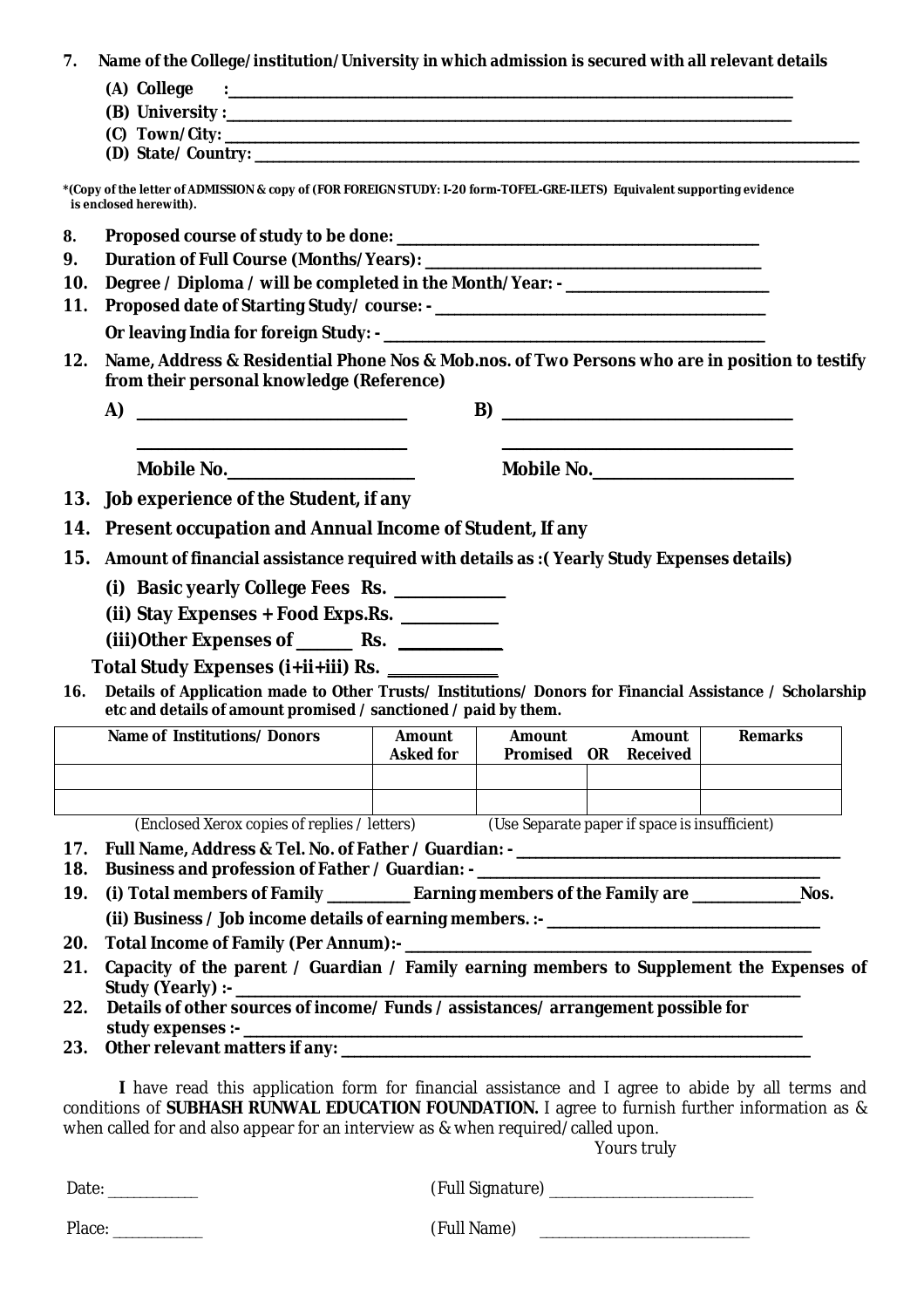### **Notes: The photocopies of following papers are enclosed.**

(1) Ration Card (2) Pan Card of Father/Guardian/earning members/and Self (3) Electricity Bill of Residence Last 2 Months (4) Maintenance/Rent Receipt of House/Society (5) Telephone Bills Last 2 Months (6) Latest paid Fee receipt. (7) Income Tax returns of last 2 years together with Computation of Income, Capital Account and Balance Sheet of the earning members of the family or if not paying income tax, then last one year's copy of bank accounts statement and Capital Account of earning members of the Family.

## **TERMS AND CONDITIONS FOR HIGHER STUDY FINANCIAL ASSISTANCE**

### **This form is to be read carefully and required details are to be filled in by the Applicant himself /herself.**

- 1. The applicant should fulfill a minimum standard of Graduation or equivalent of any recognized University/ Institution.
- 2. The applicant **must** have secured 60% or more marks in all the Board/ College/ University Examinations commencing from standard 10<sup>th</sup> onwards till recent last examination/ Special test etc.
- 3. Application should be made in prescribed form of **Subhash Runwal Education Foundation** only (No Xerox). Application Form available on our website.
- 4. Trustees may sanction such amount as they may deem fit on the basis of **merits & relevant** details and circumstances of individual case.
- 5. Applicant must arrange & give details and assurance that he / she has arranged / obtained at least 50% of the required TOTAL STUDY EXPENSES from other sources.
- 6. Applicant must have secured admission in a recognized college / institution for proposed studies. Certified Xerox Copy of such admission must be provided to Trust with the Application Form.
- 7. The applicant shall produce a certificate of good health and fitness from recognized medical practitioner / family doctor.
- 8. The applicant who has received financial assistance will have to compulsorily submit a certified **copy of the progress report,** marks etc. every six months till completion of course / study.
- 9. The applicant must inform the change in his/her COURSE, COLLEGE, ADDRESS, CONTACT, MOBILE NOS, E-mail, etc. immediately, as and when it occurs / happens.
- 10. After completion of study he / she must furnish all relevant details of job / income / employment, address, contact nos., E-mail etc to our office.
- 11. Trustees reserve rights to decide (a) Quantum and Terms of financial assistance amount or reject without giving reasons (b) Changes in rules & regulation in this regard, as & when necessary. Same shall be binding to all applicants (c) Date for acceptance of Applications, Interview calls etc.
- 12. Trustees reserve right to reject the application if not fully filled in correctly & properly with all required enclosures.
- 13. Submit complete application form duly signed along with forms A & B.
- 14. Last date of receiving application is 31st **AUGUST 2016.**
- 15. Applications are to be received by the Trust from **JULY, 2016** onwards. If he / she is from Mumbai, has to come for the interview at Trust's Mumbai office and for other places as decided by the Trustees. Time Schedule shall be decided / changed by the Trustees as and when necessary.